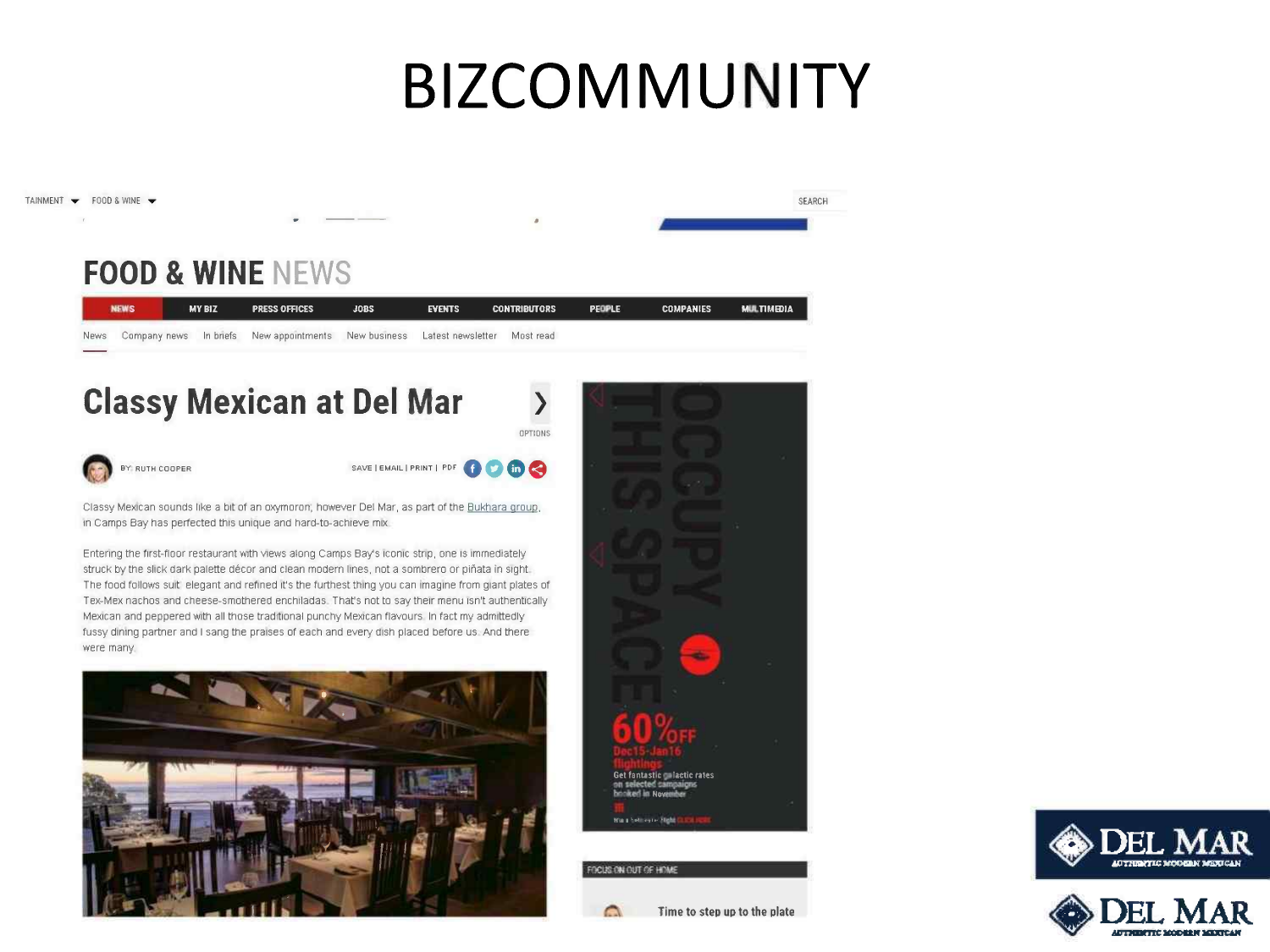### Margarita fever

The menu is a little overwhelming at first glance (lots of Spanish with English translation) and IS split Into four different sections; tapas and starter portions, main courses, desserts, and then the side and salsa options However, with the help of our walter, we decided on a selection of tapas from the cevicnes (fresh, raw seafood cured in citrus) and the Antojtos (Street Food) But not before sampling quite possibly the best margarita I have ever been acquainted with a pomegranate version with Just the right balance of pomegranate, tequua. lime and triple sec Between the two of us, we consumed no less than eight! I will definitely be returning to Del Mar If only to drink many more of them



Pretty much on the same par in taste-bud excitement to the margaritas were the oysters. If you are oyster fans, my dear amigos, you will be in salty seafood heaven. So plump, so juicy - they were either served straight with a squeeze of of lemon or with diced fresh tomato, onion, coriander and lime Both equally amazing We accompamed these with tequua poached salmon tartare mixed with guacamole and Gaujillio Oil atop a blue corn tostado. Two thumbs up Three little cigar-sized rolls of Taquitto Pollo, which are crispy fried tortillas stuffed with Chicken Tinga and smothered in a smokey tomato ranchero sauce came next. Then the Panelta De Puerco. perfectly cooked pork belly with Chipotle sauce and, lastly, a little pot of a mildly spicy and fragrant chilli con carne This all came with a generous portion of guacamole and crispy taco chips. It felt like our taste buds had died and gone to heaven. **We are also also and also and also and also and also and also and also and also and also and also and also and also and also and also and also and also and also and also and also and also and also** 





#### Mind the gap: Why street pole advertising might be **your missing marketing link**<br>STEVE JOURDAN

- **· Location is key to OOH future**
- **OOH measuring til)**
- Creative in the sky
- Integration of mobile OOH ads
- **Out of home on steroids**
- Global OOH trends



#### TOP STORIES



SASSI Trailblazer Award winners announced



Albert Hammond announces two Joburg concerts



Welcome to the River Republic<br>RUTH COOPER



A multi-sensory art experience comes to Cape Town

**CAPE** Cape Town now has it's verv





SEARC